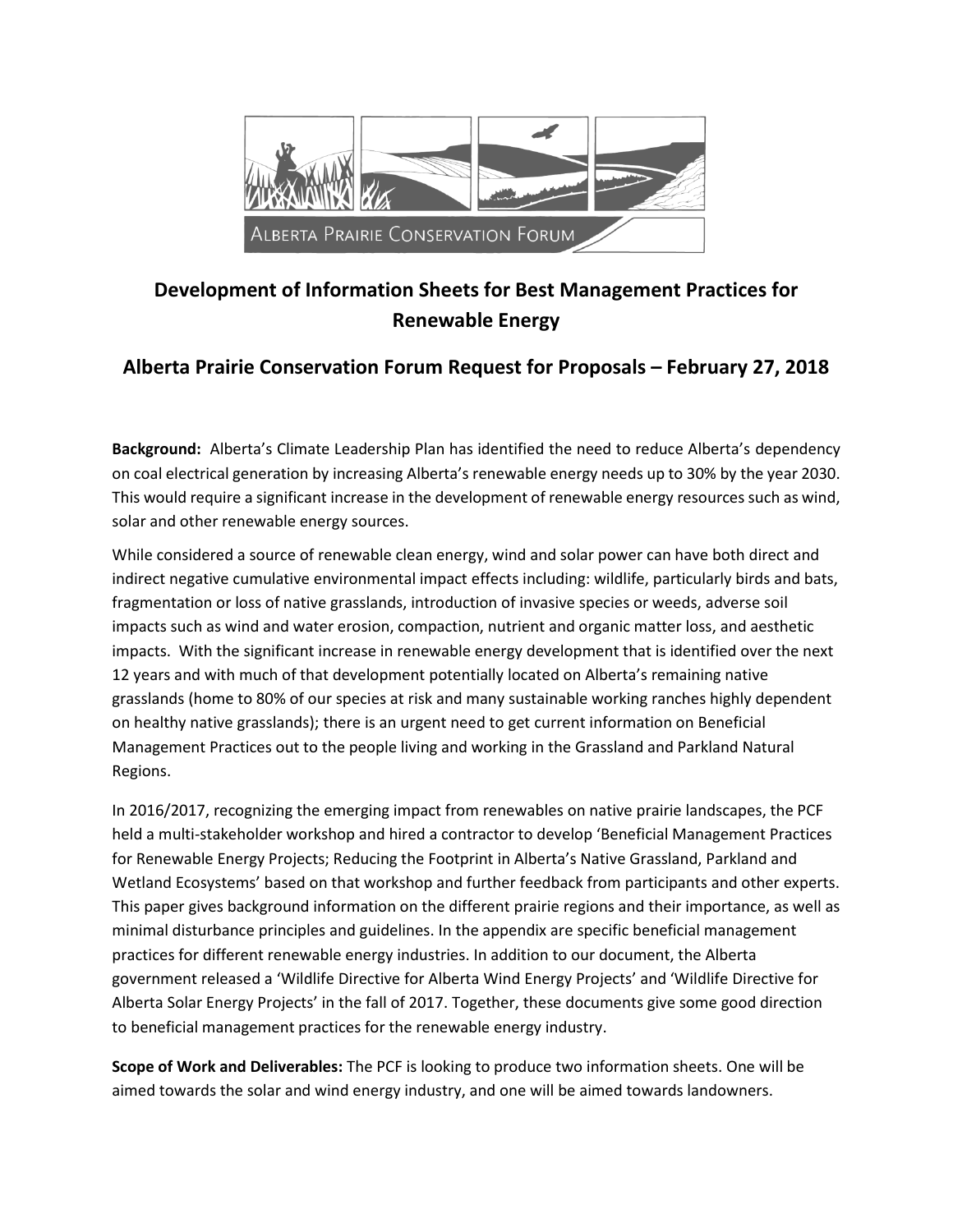The information sheet aimed towards the solar and wind energy industry should highlight best management practices for these industries, with emphasis on avoiding native prairie habitats. This information sheet may be 2-4 pages, including graphics.

The information sheet aimed towards landowners should document the benefits of native prairie, information about the renewable energy industry (what landowners need to know), what the risks of having them on their land are, the importance of getting the right wording in contracts, and what the beneficial management practices are if they do allow these industries on their land. This information sheet may be 2 pages, with a 4 page maximum, including graphics.

Bidders are invited to submit quotes for either one, or both, of the fact sheets.

Proposed Timeline:

- Proposal Submission Deadline: March 19, 2018
- Proposal Selection Deadline: March 29, 2018
- Draft Information Sheet(s): April 27, 2018
- Edits to draft back to contractor: May 9, 2018
- Final Information Sheet(s): May 22, 2018

Appendix 1 lists references relevant to BMP's for the renewable energy industry. The PCF would like to focus the information sheets on our 'Beneficial Management Practices for Renewable Energy Projects; Reducing the Footprint in Alberta's Native Grassland, Parkland and Wetland Ecosystems' document, however, other documents, especially those listed in Appendix 1, should also be used as necessary.

Appendix 2 is the Prairie Conservation Forum Request for Proposals Process.

Submissions and questions can be directed to [info@albertapcf.org.](mailto:info@albertapcf.org)

Prairie Conservation Forum website[: www.albertapcf.org.](http://www.albertapcf.org/)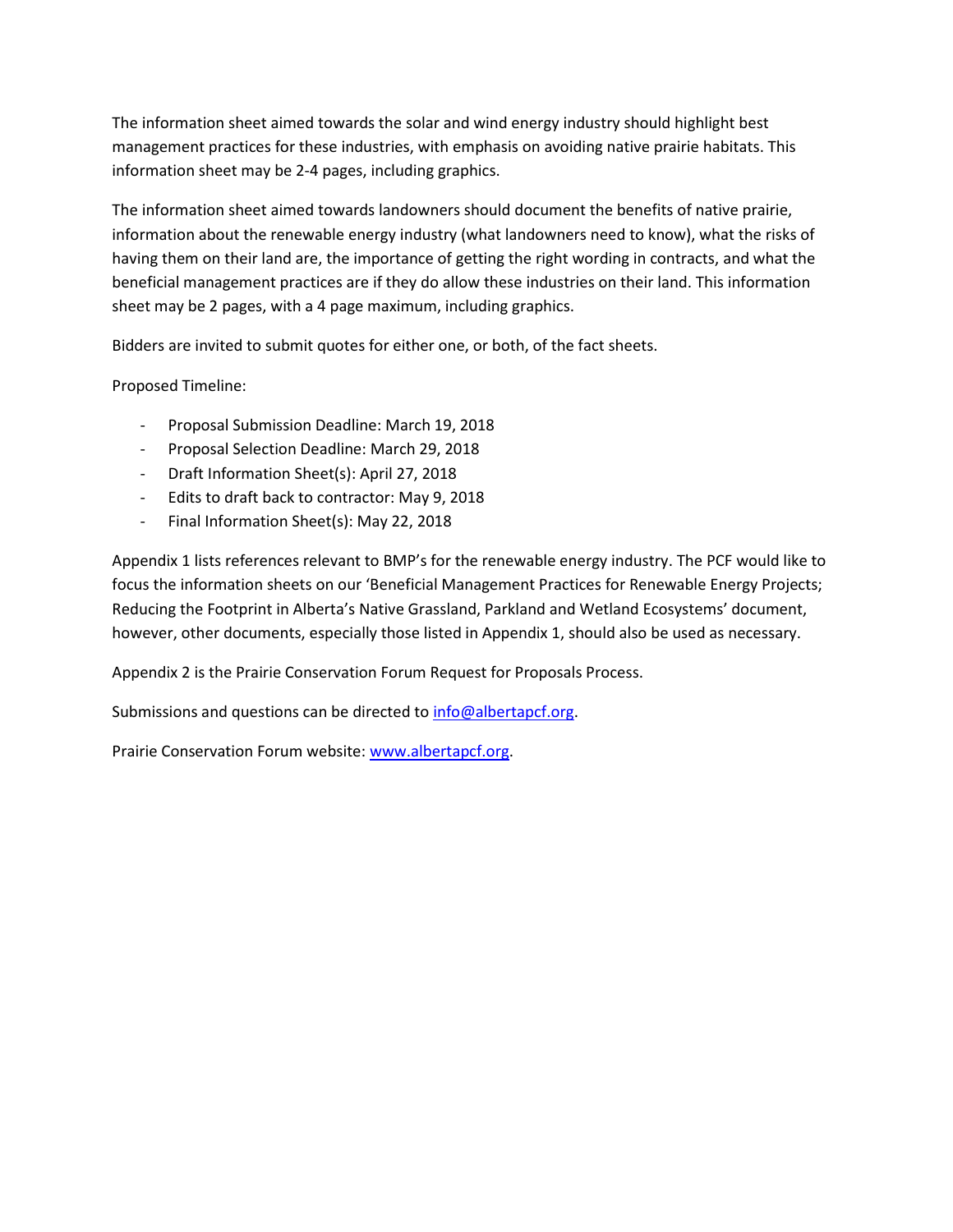**Appendix 1:** List of suggested references to use when compiling fact sheets. This list is in no way exhaustive, and any other relevant literature should be incorporated as required.

Alberta Environment and Parks. 2013. 2010 Reclamation Criteria for Wellsites and Associated Facilities for Native Grasslands[. http://aep.alberta.ca/land/land-industrial/programs-and-services/reclamation](http://aep.alberta.ca/land/land-industrial/programs-and-services/reclamation-and-remediation/upstream-oil-and-gas-reclamation-and-remediation-program/documents/2010-ReclamationCriteria-NativeGrassland.pdf)[and-remediation/upstream-oil-and-gas-reclamation-and-remediation-program/documents/2010-](http://aep.alberta.ca/land/land-industrial/programs-and-services/reclamation-and-remediation/upstream-oil-and-gas-reclamation-and-remediation-program/documents/2010-ReclamationCriteria-NativeGrassland.pdf) [ReclamationCriteria-NativeGrassland.pdf](http://aep.alberta.ca/land/land-industrial/programs-and-services/reclamation-and-remediation/upstream-oil-and-gas-reclamation-and-remediation-program/documents/2010-ReclamationCriteria-NativeGrassland.pdf)

Alberta Environment and Parks. 2017. Wildlife Directive for Alberta Solar Energy Projects. [http://aep.alberta.ca/fish-wildlife/wildlife-land-use-guidelines/documents/Directive-](http://aep.alberta.ca/fish-wildlife/wildlife-land-use-guidelines/documents/Directive-SolarEnergyProjects-Oct04-2017.pdf)[SolarEnergyProjects-Oct04-2017.pdf](http://aep.alberta.ca/fish-wildlife/wildlife-land-use-guidelines/documents/Directive-SolarEnergyProjects-Oct04-2017.pdf)

Alberta Environment and Parks. 2017. Wildlife Directive for Alberta Wind Energy Projects. [http://aep.alberta.ca/fish-wildlife/wildlife-land-use](http://aep.alberta.ca/fish-wildlife/wildlife-land-use-guidelines/documents/WildlifeWindEnergyDirective-Apr07-2017.pdf)[guidelines/documents/WildlifeWindEnergyDirective-Apr07-2017.pdf.](http://aep.alberta.ca/fish-wildlife/wildlife-land-use-guidelines/documents/WildlifeWindEnergyDirective-Apr07-2017.pdf)

Alberta Prairie Conservation Forum. 2017. Beneficial Management Practices for Renewable Energy Projects; Reducing the Footprint in Alberta's Native Grassland, Parkland and Wetland Ecosystems. [http://www.albertapcf.org/rsu\\_docs/bmp-for-renewable-energy--prairie-conservation-forum-2017-.pdf.](http://www.albertapcf.org/rsu_docs/bmp-for-renewable-energy--prairie-conservation-forum-2017-.pdf)

Farmers' Advocate Office. 2017. Renewable Energy in Alberta. [http://www1.agric.gov.ab.ca/\\$department/deptdocs.nsf/all/agdex16246/\\$file/negotiating-renewable](http://www1.agric.gov.ab.ca/$department/deptdocs.nsf/all/agdex16246/$file/negotiating-renewable-energy-leases-v2-jun-17.pdf?OpenElement)[energy-leases-v2-jun-17.pdf?OpenElement](http://www1.agric.gov.ab.ca/$department/deptdocs.nsf/all/agdex16246/$file/negotiating-renewable-energy-leases-v2-jun-17.pdf?OpenElement)